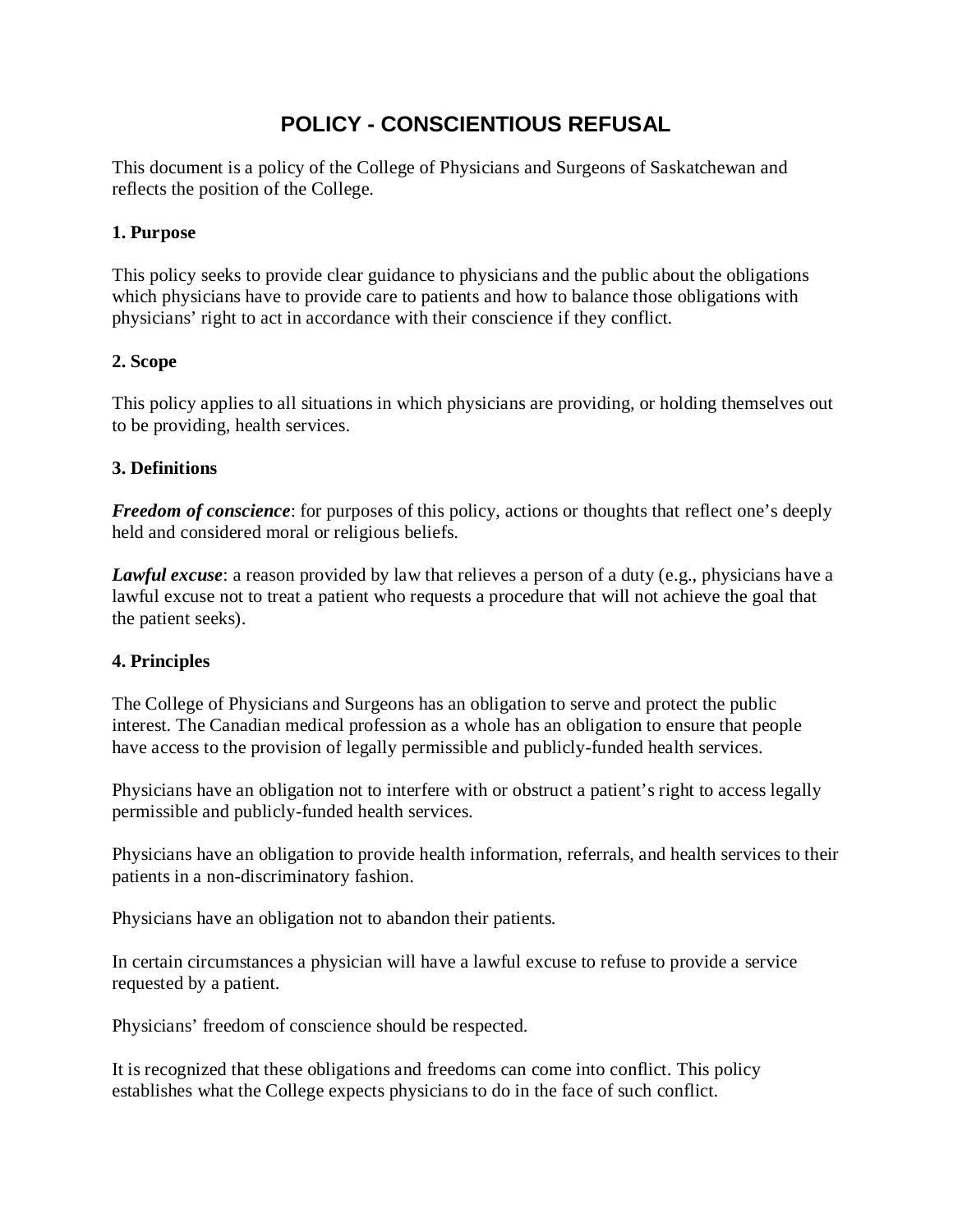# **5. Obligations**

## **5.1 Taking on new patients**

Physicians must not refuse to accept patients based on the following characteristics of, or conduct by, them:

a. age;

- b. race, national/ethnic/Aboriginal origin, colour;
- c. sex, gender identity, or gender expression;
- d. religion or creed;
- e. family or marital status;
- f. sexual orientation;
- g. physical or mental disability;
- h. medical condition;
- i. socioeconomic status;

j. engaging in activities perceived to contribute to ill health (e.g., smoking, drug or alcohol abuse); or

k. requesting or refusing any particular publicly-funded health service.

The above obligation does not prevent physicians from making *bona fide* decisions, or exercising professional judgment, in relation to their own clinical competence. Physicians are always expected to practice medicine in keeping with their level of clinical competence to ensure that they safely deliver quality health care. If physicians genuinely feel on grounds of lack of clinical competence that they cannot accept someone as a patient because they cannot appropriately meet that person's health care needs, then they should not do so and should explain to the person why they cannot do so.

The above obligation does not prevent physicians from making *bona fide* decisions to develop a non-discriminatory focused practice.

Where physicians know in advance that they will not provide specific services, but will provide only referrals (in accordance with s. 5.3), they must communicate this fact as early as possible and preferably in advance of the first appointment with an individual who wants to become their patient.

# **5.2 Providing information to patients**

Physicians must provide their patients with the health information required to make legally valid, informed choices about medical treatment (e.g., diagnosis, prognosis, and treatment options, including the option of no treatment or treatment other than that recommended by the physician), even if the provision of such information conflicts with the physician's deeply held and considered moral or religious beliefs.